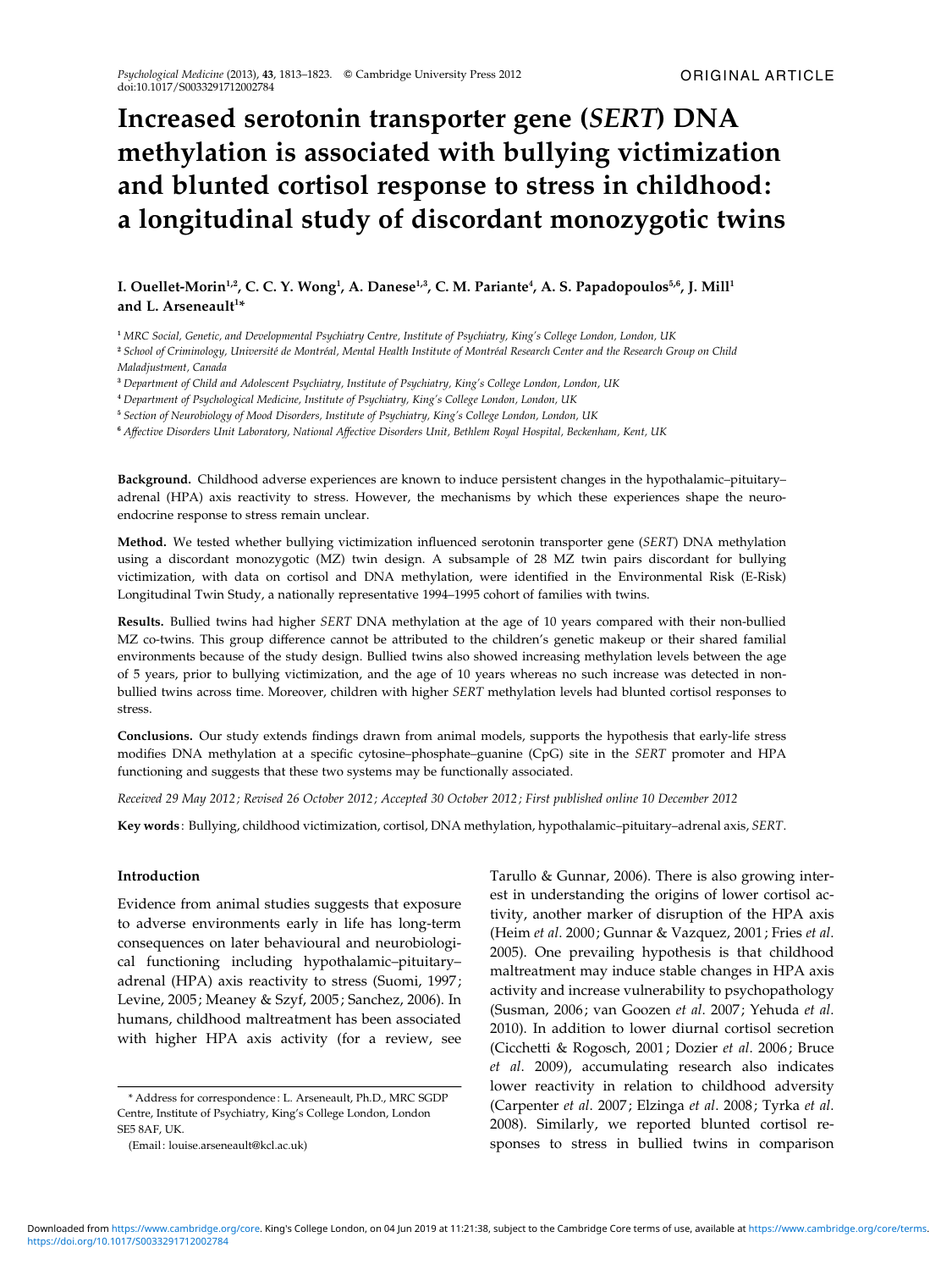with their non-bullied monozygotic (MZ) co-twins (Ouellet-Morin et al. 2011a). Examining discordant MZ twins reduces the possibility that differences between bullied and non-bullied children can be attributed to genetic variation or shared family environments, thus supporting the idea of an environmentally mediated effect of childhood victimization on cortisol reactivity. However, the mechanisms by which early adverse experiences shape the HPA axis remain unclear.

Research suggests that susceptibility to psychopathology partly arises from the interplay between childhood maltreatment and a polymorphism in the serotonin transporter gene (SERT) promoter (Canli & Lesch, 2007; Caspi et al. 2010; Uher & McGuffin, 2010). Notably, this polymorphism is also associated with cortisol responses to stress in newborns (Mueller et al. 2010) and female adolescents (Gotlib et al. 2008). This association was shown to be moderated by early adversity in adults (Alexander et al. 2009), although nonreplication exists (Bouma et al. 2010). Because this polymorphism explains a relatively small proportion of SERT expression (<10%; Olsson et al. 2010), the investigation of other mechanisms affecting serotonergic neurotransmission, and potentially HPA axis reactivity, should be pursued. One possibility is that epigenetic alterations of SERT expression account for the environmentally mediated effect of childhood victimization on HPA axis reactivity. This hypothesis is consistent with accumulating evidence, mainly derived from animal studies, showing that epigenetic remodelling represents a mechanism by which adverse experiences disrupt reactivity to stress and health (Jirtle & Skinner, 2007; Mill & Petronis, 2007; Tsankova et al. 2007; Feinberg, 2008; Johnstone & Baylin, 2010; Meaney, 2010). Preliminary evidence of increased DNA methylation in the SERT promoter region of adults with a history of childhood abuse (Beach et al. 2010, 2011) supports the idea that SERT DNA methylation may link childhood victimization to HPA axis activity.

The objectives of the present study were to examine the impact of bullying victimization on SERT DNA methylation and to test whether DNA methylation was associated with lower cortisol responses to stress. Similar to maltreatment, bullying victimization has been associated with a wide range of mental health problems (Arseneault et al. 2010). Both types of victimization are characterized by intentional harm and involve repeated harmful actions between individuals where there is a power imbalance between the perpetrator and the victim whereby it is difficult for the victims to defend themselves (Arseneault et al. 2011). Specifically, we tested whether differences in SERT DNA methylation between bullied and non-bullied children were detectable in childhood using a

longitudinal discordant MZ twin design to exert a strong control over genetic and environmental confounds (Rutter, 2009). Based on previous findings, we hypothesized higher SERT DNA methylation levels in bullied twins compared with their non-bullied MZ cotwins. Moreover, we examined SERT DNA methylation prior to victimization to rule out the possibility that bullied children already had higher DNA methylation levels. We then tested whether SERT DNA methylation was associated with lower cortisol responses to stress.

# Method

# Sample

Participants were recruited from the Environmental Risk (E-Risk) Longitudinal Twin Study, which tracks the development of a nationally representative birth cohort of 2232 British children (Moffitt & the E-Risk Study Team, 2002). The sample was drawn from a larger birth register of twins born in England and Wales in 1994–1995. The E-Risk sample was constructed in 1999–2000, when 1116 families with samesex 5-year-old twins (93% of those eligible) participated in home-visit assessments. Follow-up home visits were conducted when the children were aged 7 (98% participation), 10 (96%) and 12 years (96%). Zygosity of the twins was determined with a standardized questionnaire which has been shown to have 95% accuracy (Price et al. 2000). Ambiguous cases were zygosity typed using DNA. Parents gave informed consent and children gave assent to participate in the study. Ethical approval was granted by the Joint South London and Maudsley and the Institute of Psychiatry National Health Service (NHS) Ethics Committee, UK.

From the E-Risk sample, we identified twin pairs eligible to participate in a substudy of cortisol if they met the following five criteria: (1) MZ twins; (2) one twin was bullied at least occasionally; (3) bullying was reported by both mothers and children at age 12 years; (4) bullying incidents involved harm, either psychological or physical; and (5) co-twins never experienced bullying victimization. From this substudy sample of 30 MZ twin pairs (Ouellet-Morin et al. 2011a), two pairs had missing data on SERT DNA methylation at the age of 10 years. The present study thus comprises 28 pairs of 12-year-old MZ twins discordant for bullying victimization with valid cortisol and DNA methylation data at the age of 10 years (42.9% males). Most twins were Caucasian (92.9%) and one in four families came from a low socio-economic background (25.0%). Children in this subsample had intelligence quotient (IQ) scores within the normal range when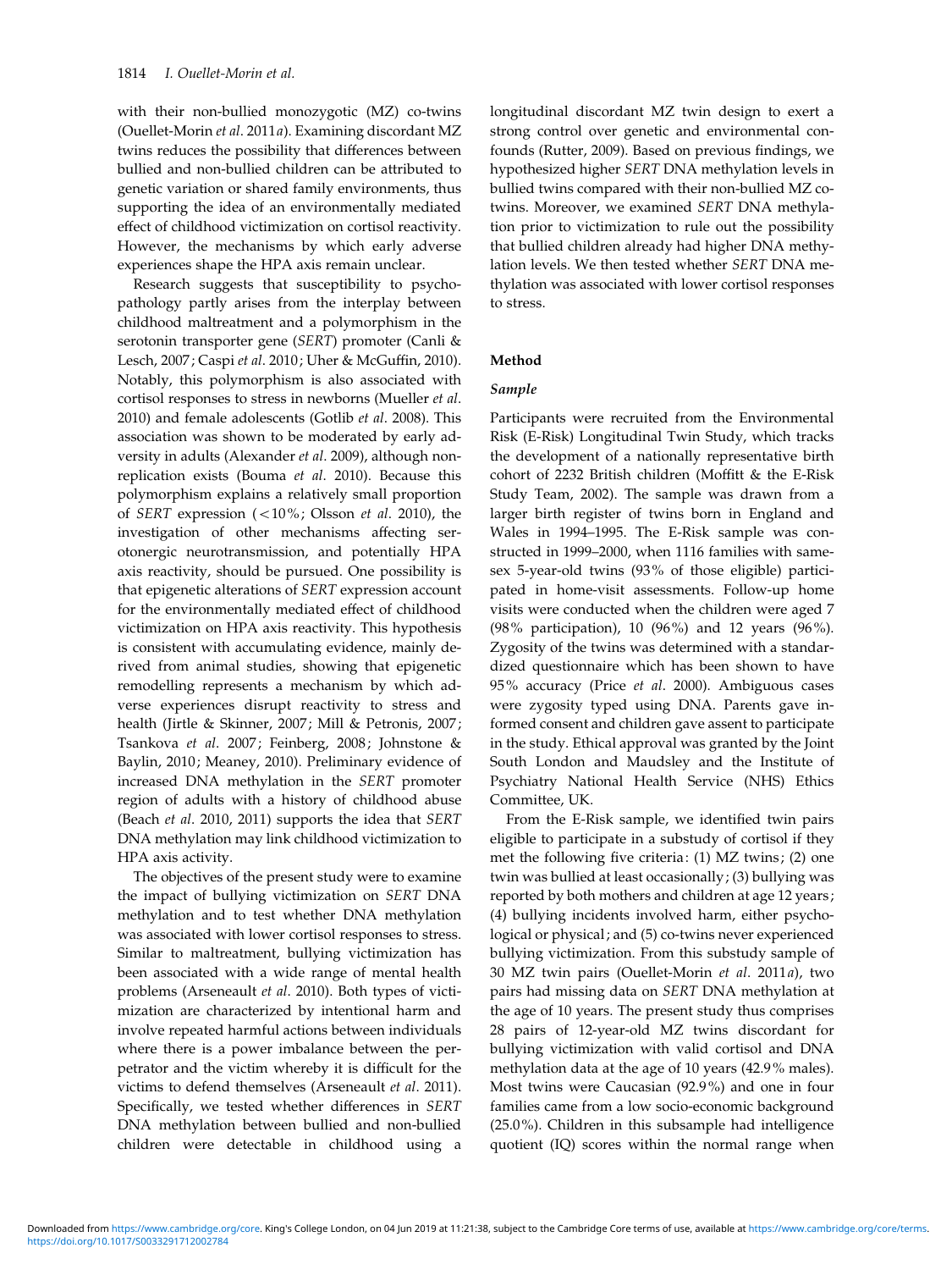they were 5 years old (from  $69$  to  $134$ ; mean=100.1, S.D.=15.4). We previously showed that one-third of the variance in bullying victimization is due to unique environments or random experiences (Ball et al. 2008). These factors possibly explain why genetically identical individuals could be differently exposed to bullying. For example, British twins are routinely separated into different classrooms in secondary schools, which may randomly place them at distinct risk for bullying victimization. Bullied and non-bullied MZ twins were similar on pre-existing risk factors (birth weight, IQ, behavioural and emotional problems), childspecific family environments (lifetime maltreatment, maternal warmth), concomitant factors (body mass index, pubertal maturity, bullying perpetration) and Psychosocial Stress Test (PST)-related measures (perceived stress and increased negative affect; Ouellet-Morin et al. 2011a). E-Risk discordant bullied MZ twins did not differ from concordant bullied MZ twins on socio-economic status, IQ or birth complications. A subset of 22 twin pairs had valid DNA data at both the ages of 5 and 10 years.

## Bullying victimization

We prospectively assessed bullying victimization for all E-Risk participants during the interviews conducted with mothers when the children were 7, 10 and 12 years old and with the children themselves at the age of 12 years. Before asking questions related to bullying victimization, we explained that 'Someone is being bullied when another child: says mean and hurtful things, makes fun or calls a person mean and hurtful names; completely ignores or excludes someone from their group of friends; hits, kicks or shoves a person, or locks them in a room; tells lies or spreads rumours about them; and does other hurtful things like these. We call it bullying when these things happen often, and when it is difficult to make it stop. We do not call it bullying when it is done in a friendly or playful way'. We asked mothers whether each twin had been bullied by another child, responding 'never', ' yes' or ' frequently'. We further asked mothers who reported bullying victimization whether the twin suffered physical harm (e.g. bruise, cut) or psychological distress (e.g. bad dreams or school avoidance) as a consequence of bullying, responding 'never', ' yes' or ' frequently'. During private interviews, we asked children 'Have you been bullied by another person ?'. A senior investigator further reviewed all descriptions of the bullying events recorded by the interviewers to confirm instances of bullying by looking for evidence of (1) repeated harmful actions, (2) between children, and (3) where there was a power imbalance between the bully and the victim. A test–retest reliability of 0.87

was noted for 30 parents randomly selected from the total E-Risk sample and who were interviewed 3–6 weeks apart. Our findings indicate that both mothers and children are valid and reliable informants of bullying victimization and that they tended to agree with one another (Shakoor et al. 2011). In this subsample, mothers reported that 19.6, 28.6 and 51.8% of children were victims of bullying at the ages of 7, 10 and 12 years, respectively, while 32.1% of twins reported experiences of bullying since the beginning of formal schooling.

### Psychosocial Stress Test

When they were 12 years old, twins from the substudy sample were invited to our research laboratory early in the afternoon. At 1 h after arrival, each twin took part in an adapted version of the Trier Social Stress Test for children, which included a social stressor (speaking in front of judges) and a cognitive stressor (mental arithmetic; Buske-Kirschbaum et al. 1997). The cognitive task was first administered using the Children's Paced Auditory Serial Addition Task (Dyche & Johnson, 1991), a serial-addition task used to assess sustained attention, rate of information processing and working memory. Children heard a random series of 61 numbers ranging from 1 to 9 and were instructed to add the numbers in pairs such that each number was added to the previous one. The time interval between each number was 2.4 s for the first series of numbers and 2.0 s for the second series. Before the task started, children were told to make as few mistakes as possible because they were in competition against their co-twin and the winner would get a prize. The research interviewer did not offer support and avoided eye contact to enhance the stressful aspect of the challenge. The public speaking task immediately followed. Children were told to stand and to recall their most unpleasant experience at school in front of an unknown and inexpressive judge and the interviewer. Children had 2 min to prepare in silence, standing in front of the camera, and were then asked to speak for 5 min. The PST lasted approximately 15 min. This stress paradigm was selected because a combination of public speaking and cognitive tasks has been shown to elicit reliable cortisol responses in laboratory settings (Buske-Kirschbaum et al. 1997; Dickerson & Kemeny, 2004). At the end, the interviewer told the twins that they did well and rewarded their efforts.

## Cortisol

We collected five saliva samples to measure cortisol responses to the PST. Saliva was collected by asking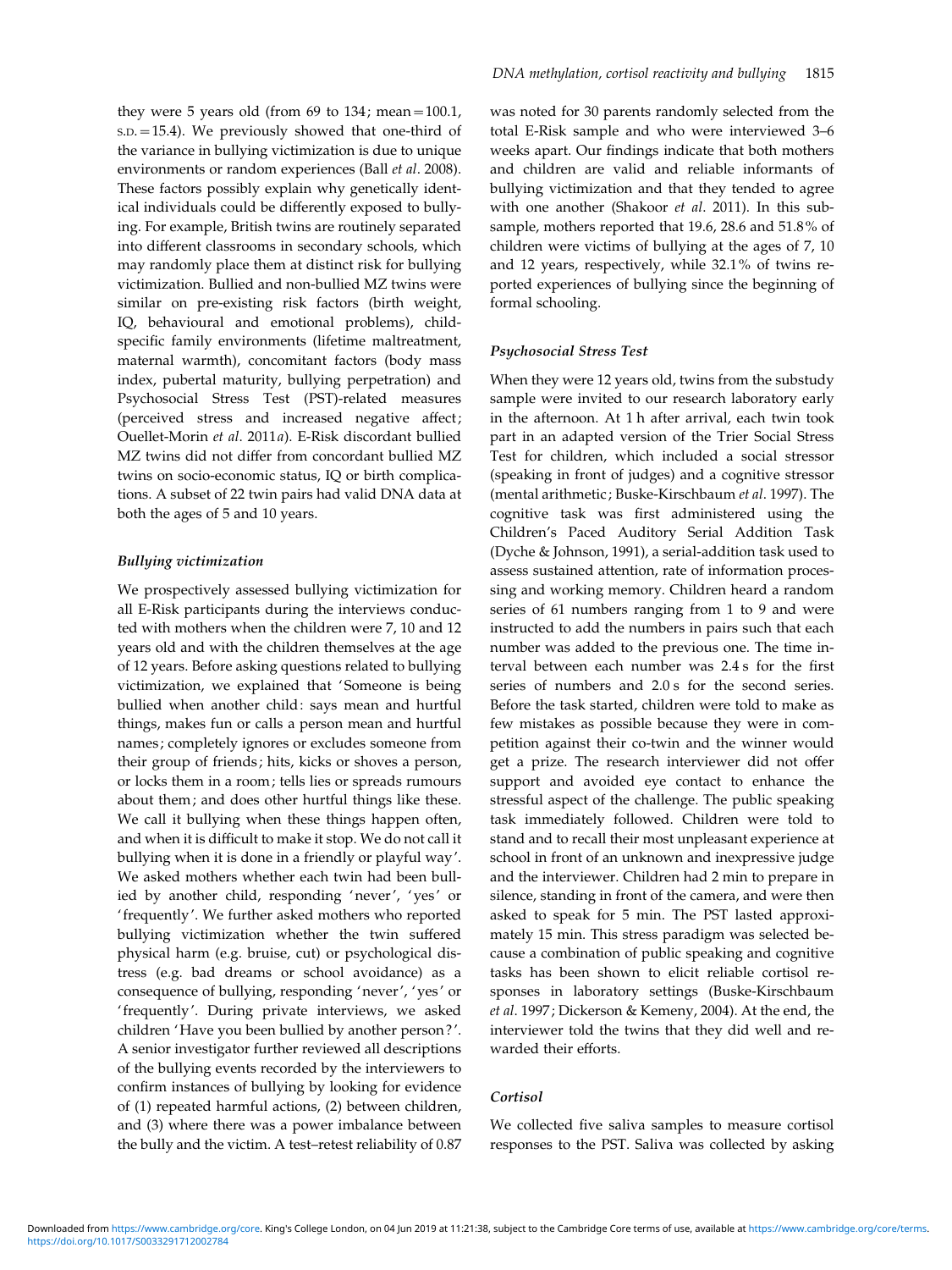children to use a straw to pass through 1 ml of saliva into the cryovials. The first samples were collected 20 and 2 min prior to the PST. A third sample was collected immediately at the end. A fourth sample and a fifth sample were collected 25 and 35 min after the start of the tasks. Twins were asked to refrain from doing any vigorous exercise in the morning, to eat a light lunch before midday, avoiding dairy products and red meat. Saliva samples were stored at  $-20$  °C in a freezer.

After thawing, saliva samples were centrifuged at 3500 revolutions per min for 10 min, which resulted in a clear supernatant fraction of low viscosity. Saliva cortisol concentrations were determined using the ' Immulite 1000' model – Siemens' Immunoassay System (www.diagnostics.siemens.com; Mondelli et al. 2010). The assay had an analytical sensitivity of 0.2 nmol/l and inter-/intra-assay precision of less than 10%. All samples from each twin pair were analysed together. Cortisol measures were skewed and normalized using a  $log_{10}$  transformation.

## DNA methylation analysis

All DNA samples were extracted from buccal cells using an established method that yields high-molecular-weight genomic DNA (Freeman et al. 2003). All DNA samples were tested for degradation and purity using spectrophotometry and gel electrophoresis. No samples were excluded because of poor sample quality. Genomic DNA (375 ng) was treated with sodium bisulfite using the EZ-96 DNA Methylation Kit (Zymo Research, USA) following the manufacturer's standard protocol. Bisulfite–PCR primers were designed using Sequenom EpiDesigner software (http:// www.epidesigner.com). The SERT amplicon was amplified using standard Sequenom MassCLEAVE tagged primers (tags in lower case): 5'-aggaagagag TATTGTTAGGTTTTAGGAAGAAAGAGAGAG-3k  $(forward)$  and  $5'-cagtaatacgactcactatagggagaggct$ AACCCTCACATAATCTAATCTCTAAATAACC-3k (reverse) and encompassed 471 base pairs (NCBI build 36, chromosome 17: 25586879-25587349). Bisulfite– PCR amplification was conducted using Hot Star Taq DNA polymerase (Qiagen, UK) and cycling conditions of 45 cycles with an annealing temperature of  $56^{\circ}$ C. All reactions were performed in duplicate and DNA methylation analysis was subsequently conducted using the Sequenom EpiTYPER system (Sequenom Inc., USA) as described previously (Coolen et al. 2007). The Sequenom EpiTYPER system is a highly reliable and quantitative technology for determining the density of methylated cytosines across specific genomic loci (Coolen et al. 2007). It uses base-specific cleavage followed by matrix-assisted laser desorption/ioniza-

tion-time of flight (MALDI-TOF) mass spectrometry in which the size ratio of the cleaved products provides quantitative methylation estimates for each cytosine– phosphate–guanine (CpG) unit, which contains either one or an aggregate of neighbouring CpG sites (see Supplementary Figs 1 and 2). Artificially methylated and unmethylated samples were included as positive and negative controls to ensure unambiguous PCR amplification of bisulfite-treated samples. All samples were processed blind to sample identification. Data generated from the EpiTYPER software were treated with stringent quality-control analysis where CpG units with low calling rates  $(<80\%)$  were removed from analyses (none identified).

### Statistical analyses

We conducted statistical analyses in four steps. First, we replicated previous findings indicating a blunted pattern of cortisol response to stress in bullied twins in comparison with their non-bullied co-twins using repeated-measures analysis of variance (ANOVA) in this subsample of 28 twin pairs. Second, we tested a promoter-wide difference in DNA methylation between bullied and non-bullied MZ twins using linear regressions. In the presence of a significant finding, we further explored site-specific differences. To control for non-independent observations and patterns of within-pair clustering due to shared genetic and environmental influences, linear regression analyses were adjusted with tests based on the sandwich or Huber/White variance estimator (Williams, 2000). Third, we investigated separately the bullied and nonbullied twins who had DNA at both the ages of 5 and 10 years (22 pairs) to test whether methylation levels changed over time using repeated-measures ANOVAs. Fourth, we explored the association between DNA methylation and cortisol responses to stress using Pearson correlation adjusted with the sandwich or Huber/White variance estimator. Cortisol responses to the PST were indexed using the standardized residuals (Z) of the area under the curve with respect to increase (AUC<sub>i</sub>; Pruessner et al. 2003), calculated using the five cortisol measures and controlling for dairy product consumption and histaminic medication.

### Results

Similarly to our previous findings (Ouellet-Morin et al. 2011a), we observed distinct patterns of cortisol response to stress between bullied and non-bullied twins (time  $\times$  bullying:  $F_{2.23,115.68}$  = 2.94,  $p$  = 0.05). While non-bullied twins showed the expected cortisol increase after the PST  $(F_{1,92,47,92} = 4.91, p = 0.01)$ , bullied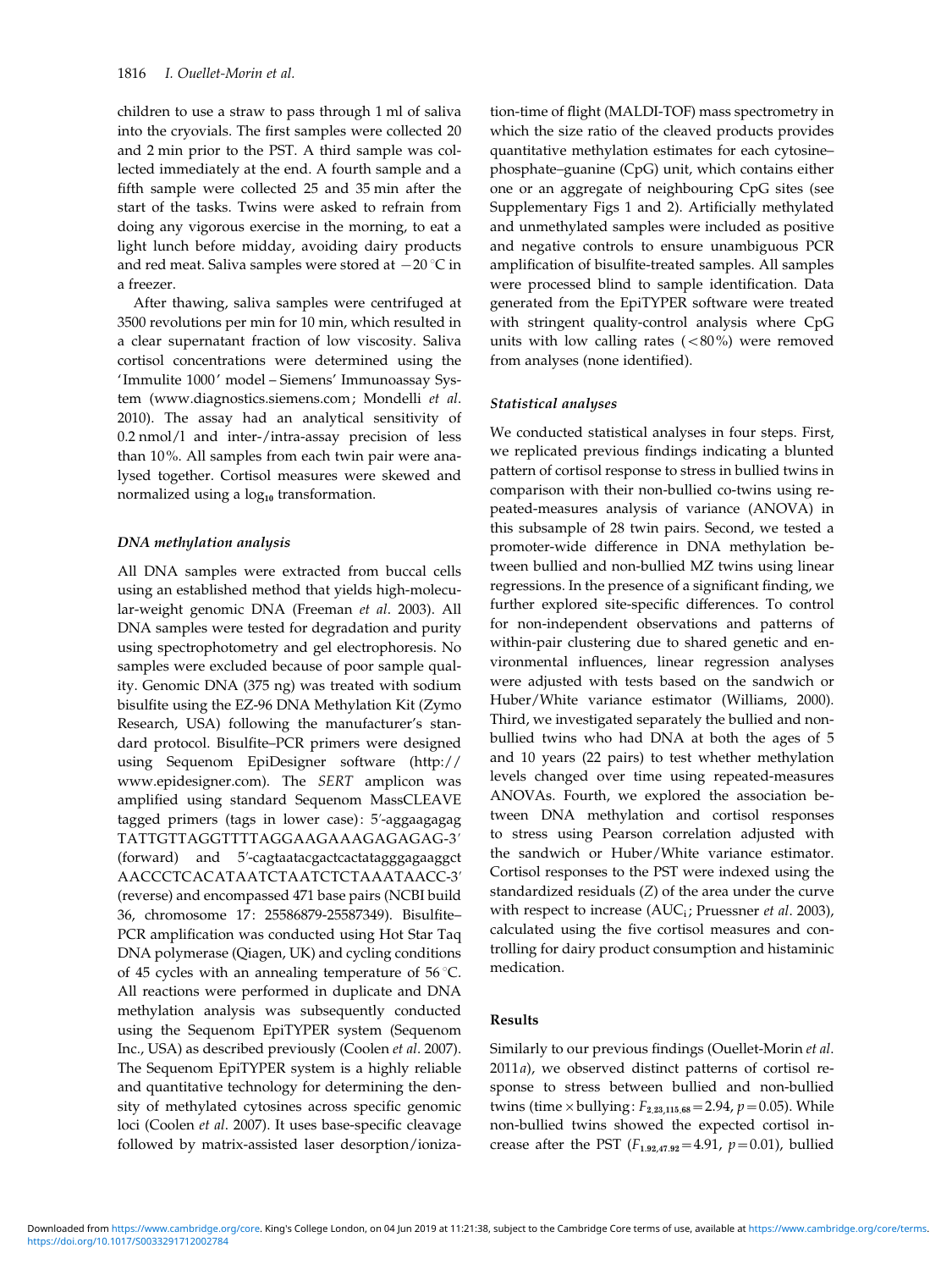

Fig. 1. Average and cytosine–phosphate–guanine (CpG ) unit serotonin transporter gene (SERT) DNA methylation in bullied and non-bullied monozygotic twins at 10 years of age (28 twin pairs). Values are means, with standard errors represented by vertical bars. \* Mean value was significantly different from that for non-bullied twins  $(p < 0.05)$ .

twins did not exhibit this increase  $(F_{2.55,63.75}=0.56,$  $p=0.61$ ). Fig. 1 shows that bullied twins had higher SERT DNA methylation at the age of 10 years, averaged across the 12 CpG units compared with their non-bullied MZ co-twins  $(t_{27}=2.49, p=0.02)$ . Additional tests showed that this difference emerged primarily from a site-specific difference (CpG8 in our assay) ( $t_{27}=2.39$ ,  $p=0.02$ ). Notably, both groups had similar methylation levels prior to bullying victimization at the age of 5 years (across the promoter region:  $t_{21}=0.56$ ,  $p=0.58$ ; CpG8:  $t_{21}=0.57$ ,  $p=0.58$ ). Fig. 2 shows that while bullied twins had increased levels of SERT methylation from the ages of 5 to 10 years at CpG8 ( $F_{1,21}$ =9.48,  $p$  = 0.006), their non-bullied co-twins did not show that increase  $(F_{1,21}=0.32, p=0.58)$ . DNA methylation between the ages of 5 and 10 years remained unchanged across the promoter region for both bullied and non-bullied twins ( $F_{1,21}$  = 1.88,  $p$  = 0.18 and  $F_{1,21} = 0.10$ ,  $p = 0.76$ , respectively; see Fig. 2). We previously showed that bullied and non-bullied twins did not differ on child-specific family environments (lifetime maltreatment, maternal warmth and lifetime stressful life events), individual risk factors prior (birth weight, IQ, externalizing and internalizing problems) and concomitant to bullying experiences (body mass index, pubertal maturity and bullying perpetration) or related to the PST (perceived stress and increase in negative affects; Ouellet-Morin et al. 2011a). Therefore, these factors cannot account for differences in DNA methylation between bullied and non-bullied twins. Furthermore, Fig. 3 shows that



Fig. 2. Average and cytosine–phosphate–guanine (CpG ) unit serotonin transporter gene (SERT) DNA methylation in bullied and non-bullied monozygotic twins from the age of 5 to 10 years (22 twin pairs). Values are means, with standard errors represented by vertical bars. \*\* Mean value was significantly different from that at age 5 years  $(p < 0.01)$ .



Fig. 3. Association between cytosine–phosphate–guanine (CpG) unit 8 serotonin transporter gene (SERT) DNA methylation and cortisol response to the Psychosocial Stress Test (56 twins). Standardized residuals (Z) were used to take into account the cortisol covariates. AUC<sub>i</sub>, Area under the curve with respect to increase; % 5meC, % 5-methylcytosine.

twins with higher methylation at CpG8 (age 10 years) exhibited lower cortisol responses to the PST at the age of 12 years ( $r = -0.28$ ,  $p = 0.02$ ).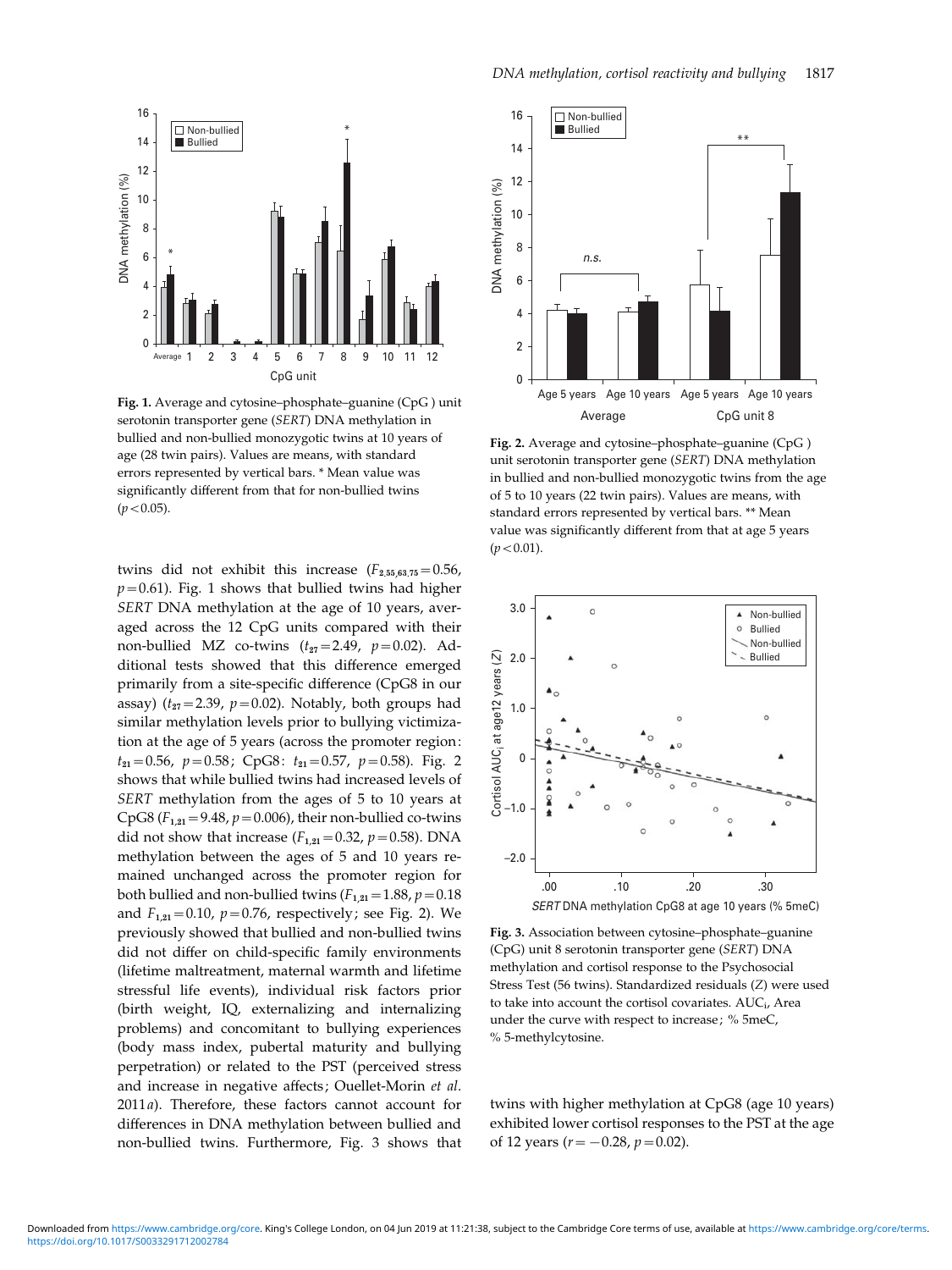### Discussion

We showed for the first time in humans that childhood victimization is associated with increased SERT DNA methylation in the absence of pre-existent differences between bullied and non-bullied children, providing longitudinal support that epigenetic processes are dynamic and responsive to early social environments. Our findings are consistent with higher levels of SERT methylation reported in adults exposed to harsh parenting, and physical and sexual abuses in childhood (Beach et al. 2010). Previous studies have also shown that SERT DNA methylation is associated with a lifetime history of major depression (Philibert et al. 2008; Olsson et al. 2010), antisocial behaviour (Beach et al. 2011) and unresolved trauma, a known risk factor for post-traumatic stress disorder (PTSD) (Bakermans-Kranenburg & van IJzendoorn, 2009), suggesting the potential role of SERT methylation in psychopathology.

The present study extends current knowledge in three ways. First, the discordant MZ twin design makes it unlikely that group differences in DNA methylation at this locus are attributable to genetic or shared environmental factors such as parents' psychopathology (Rakyan et al. 2011). This key feature of our study design further supports, in the absence of random assignment, that childhood victimization exerts an environmentally mediated effect on SERT DNA methylation. Second, our longitudinal design provides indirect evidence for directionality between victimization and methylation; only bullied twins showed increased DNA methylation from the age of 5 to 10 years, suggesting that it is not just a mere reflection of pre-existing differences. This result corroborates earlier findings showing that SERT DNA methylation is largely attributable to uniquely experienced environments (Wong et al. 2010) and substantiates the presumed impact of childhood victimization on higher SERT DNA methylation noted in retrospective studies of adults (Beach et al. 2010, 2011). Third, our findings suggest that the effect of early victimization on SERT DNA methylation can already be detected in childhood. This is consistent with the differential clustering patterns of DNA methylation reported across the genome between children raised in institutional care and controls (Naumova et al. 2011) and as a function of early maternal stress (Essex et al. 2011). Future studies examining DNA methylation prior to, concurrently and following naturally occurring adverse experiences could determine whether these changes are long lasting and are uniquely explained by early victimization.

Our findings suggest that SERT DNA methylation may be involved in the association between childhood

victimization and cortisol responses to stress. Specifically, the increased SERT DNA methylation shown in bullied twins and lower cortisol responses reported in children with higher SERT methylation are in line with previous suggestions of an environmentally mediated effect of bullying victimization on HPA axis reactivity (Ouellet-Morin et al. 2011a). Two other investigations examined the association between early adversity, DNA methylation and the HPA axis in humans (Oberlander et al. 2008; Tyrka et al. 2012). The first study showed increased DNA methylation of the glucocorticoid receptor gene (GR) in infants prenatally exposed to maternal depressive/anxious moods which was, in turn, associated with higher cortisol reactivity. The second study also reported increased GR DNA methylation in adults with a history of childhood adversity and lower HPA reactivity (although not in the same CpG sites). Contrasting effects of adverse experiences on HPA axis functioning are thought to arise according to the nature, duration and timing of exposure (Miller et al. 2007; Lupien et al. 2009). Also consistent with a timevariant impact of adversity, maternal depressed/anxious moods during the 2nd trimester (but not in the 3rd) was associated with lower SERT DNA methylation (Devlin et al. 2010). Similar patterns of findings have been detected elsewhere in the epigenome as a function of famine exposure around the time of conception but not in late gestation (Heijmans et al. 2008; Tobi et al. 2009) and maternal stress in the year following birth but not during the preschool years (Essex et al. 2011). The timing of exposure to bullying victimization (middle childhood) may explain why we detected higher rather than lower SERT DNA methylation in bullied children. Altogether, these findings are consistent with the possibility that epigenetic processes affect HPA axis reactivity. Longitudinal research should investigate the possibility that heterogeneous epigenetic and HPA axis reactivity profiles emerge in children exposed to adversity taking place at distinct periods of development.

More generally, our findings are in line with a series of experiments conducted with rodents indicating that naturally occurring variation in maternal care mediated, independently from DNA sequence, epigenetic modifications in the hippocampus and resulted in long-lasting changes in HPA axis reactivity (Meaney & Szyf, 2005; McGowan & Szyf, 2010; Bagot & Meaney, 2010; Champagne, 2010). Specifically, rodents exposed to low maternal care (e.g. licking and grooming) were shown to have increased GR DNA methylation of the exon  $1<sub>7</sub>$  promoter, lower hippocampal GR expression and higher HPA axis reactivity (Liu et al. 1997; Francis et al. 1999; Weaver et al. 2004). A similar finding in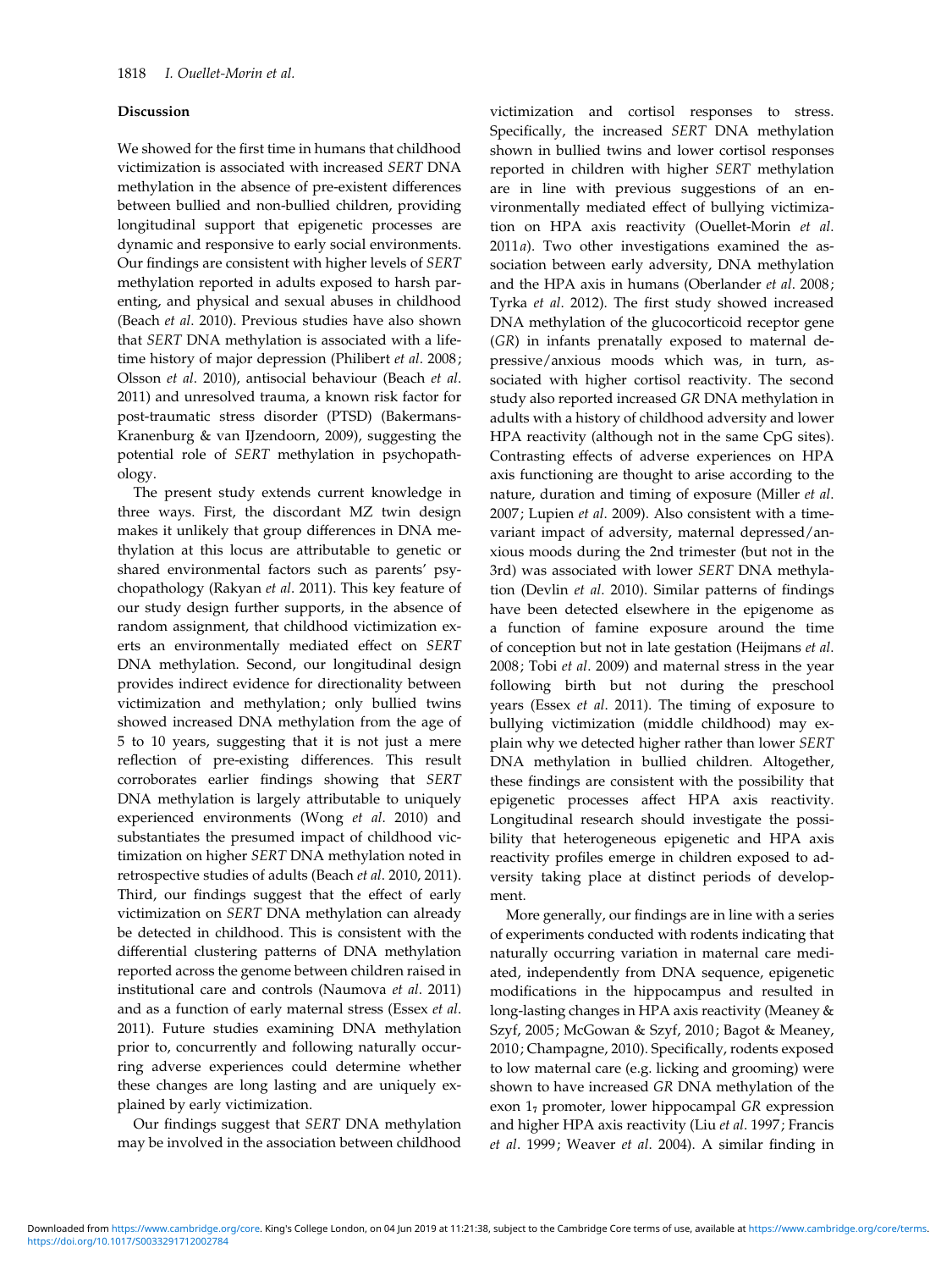victims of suicide with a history of maltreatment supports the idea that analogous biological pathways may be present in humans (McGowan et al. 2009) and could jeopardize physical health (Filiberto et al. 2011). Additional findings suggest that early-life stress also alters DNA methylation of the arginine vasopressin gene (Murgatroyd et al. 2009) and the brain-derived neurotrophic factor gene (Roth et al. 2009). Past research thus suggests that early-life stress induces epigenetic remodelling of several genes directly or indirectly regulating the HPA axis. Genome-wide mapping of epigenetic alterations induced by earlylife stress may help to uncover the complexity of the biological pathways underlying vulnerability to stress and psychopathology.

Our study raises the possibility that SERT methylation is involved in the recalibration of neuroendocrine stress reactivity following early adverse experiences and thus represents a molecular basis of vulnerability to stress and psychopathology. Lower cortisol responses to stress have recurrently been documented in individuals with externalizing problems (van Goozen et al. 2007; McCrory et al. 2010) or PTSD (Yehuda et al. 2010), especially in the context of childhood victimization (Meewisse et al. 2007; Ouellet-Morin et al.  $2011b$ ). The 'attenuation hypothesis' suggests that early adversity induces persistent cortisol elevation followed by the down-regulation of HPA axis reactivity (Susman, 2006). Lowering the set-points for initiating a stress response could be adaptive when exposed to uncontrollable and unpredictable harsh living circumstances although it may exert long-term constraints on neural circuits and brain structures regulating stress, emotion reactivity and social behaviour (Fairchild et al. 2008; Feder et al. 2009). It is not clear whether our findings are specific to bullying victimization or could be generalized to other forms of harmful experiences such as maltreatment by an adult. On the one hand, these experiences are both characterized by intentional harm and power imbalance (Arseneault et al. 2011). On the other hand, it is possible that these experiences have distinct effects on DNA methylation, especially if they occur at different times during development. More research is needed to identify which features of childhood victimization affect epigenetic regulation and later vulnerability to psychopathology.

We speculate that increased SERT DNA methylation following childhood victimization affects HPA axis reactivity over time through the disruption of serotonin (or 5-hydroxytryptamine; 5-HT) neurotransmission. This hypothesized 'cascade' effect of altered serotonin neurotransmission on HPA axis activity following early-life stress is consistent with the known facilitating and inhibiting effects of serotonin neurotransmission, tryptophan depletion and the serotonin transporter on HPA axis reactivity (Li et al. 1999; Lowry, 2002; Vielhaber et al. 2005). The proposed role of SERT expression on poor stress coping strategies is also suggested in studies conducted with infant rhesus macaques exposed to early-life stress (Miller et al. 2009; Kinnally et al. 2010a, b). Evidence in humans also suggests that factors influencing serotonergic activity could modulate reactivity to stress through cortical–limbic regulation of emotions (Herman & Cullinan, 1997; Ochsner & Gross, 2005). For example, genetically based differences in SERT expression have been associated with increased amygdala activity to fearful stimuli (Hariri et al. 2002) and perturbed functional connectivity in the anterior cingulate cortex and the amygdala (Pezawas et al. 2005). It is also possible that persistent initial cortisol elevations triggered by childhood victimization affect SERT DNA methylation since glucocorticoids also regulate SERT expression (Lesch et al. 1996). Experiments conducted in rodents modelling the pharmacological use of glucocorticoids in premature babies support this possibility. Dexamethasone- and hydrocortisone-treated animals had lower SERT expression compared with controls, which could represent an adaptive mechanism that compensates for lower 5-HT levels (Vazquez et al. 2012). Childhood experiences triggering repeated and prolonged HPA axis activations, such as bullying victimization, may thus shape the 5-HT system in ways that it disrupts reactivity to stress and health. More research is needed to explore the biological pathways and temporal sequence of the complex bidirectional influences taking place between serotonergic pathways and the HPA axis during development.

The present findings provide support for the impact of childhood victimization on SERT DNA methylation and suggest an association between this epigenetic signal and cortisol reactivity; however, further tests are needed. First, the functional role of CpG8 methylation on SERT expression was not investigated. However, increased DNA methylation in the SERT promoter has been shown to decrease mRNA transcription (Philibert et al. 2008; Olsson et al. 2010). Second, we examined genomic DNA from buccal cells. Although buccal cells are a uniform cell population and of common embryonic origin with neuronal cells, it is not known whether the findings generalize to other tissues (Illingworth et al. 2008; Rakyan et al. 2008). Interestingly, a post-mortem investigation of 11 tissues (not buccal cells or blood) suggests, overall, a homogeneous pattern of DNA methylation across tissues (Byun et al. 2009). There are also preliminary indications of correlated epigenetic signals between blood and buccal cells for X-chromosome inactivation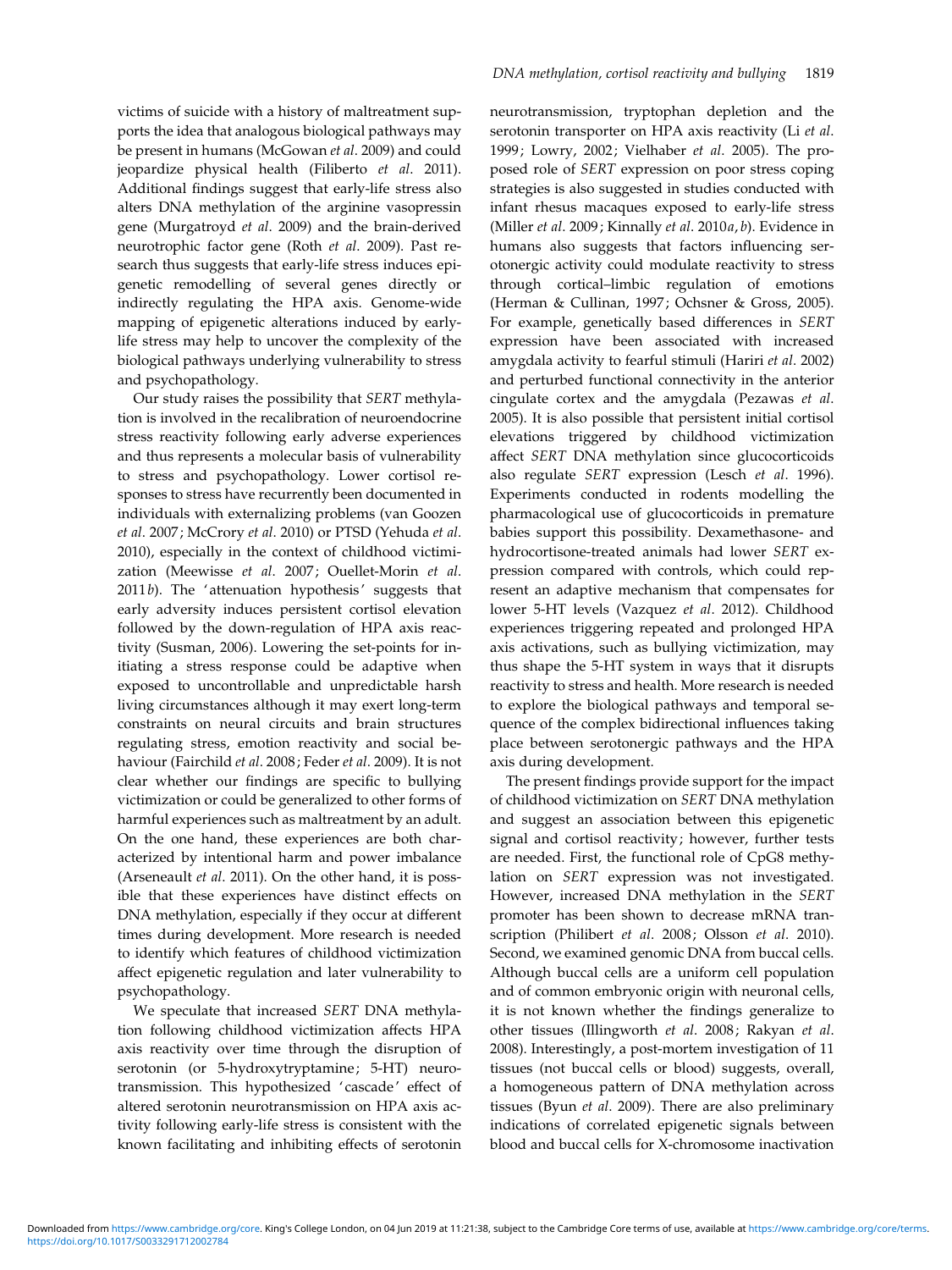(Monteiro et al. 1998; Rosa et al. 2008) and in candidate genes such as the corticotropin-releasing hormone gene (CRH) (Talens et al. 2010). Third, we measured SERT DNA methylation from samples collected at the ages of 5 and 10 years while cortisol was assessed when twins were aged 12 years. Concurrent measures of SERT DNA methylation and HPA axis reactivity repeatedly collected over time would help to establish the directionality of this association. Finally, the study was conducted in a small sample and should be replicated in larger studies. The discordant MZ twin design, however, allowed for a strong control of genetic and shared environmental potential confounds hardly ever taken into account in human studies (Rutter, 2009).

Our findings show prospective evidence that bullying victimization is associated with increased SERT DNA methylation. Moreover, children with higher SERT methylation exhibited lower cortisol responses to stress. Our study extends findings drawn from animal models and raises the possibility that early experiences of victimization modify the neuroendocrine response to stress through the alteration of SERT DNA methylation. This epigenetic mechanism may serve as an interface between childhood victimization, later vulnerability to stress and psychopathology.

## Supplementary material

For supplementary material accompanying this paper visit http://dx.doi.org/10.1017/S0033291712002784.

#### Acknowledgements

We are grateful to Avshalom Caspi and Terrie E. Moffitt for their helpful comments on the manuscript, to Michael Rutter and Robert Plomin, to Thomas Achenbach for kind permission to adapt the Child Behavior Checklist, to Irene Papadopoulos for technical assistance and to members of the E-Risk Study team for their dedication, hard work and insights. We also thank the families and the twins' teachers for their participation.

The E-Risk Study is funded by the Medical Research Council (no. G9806489 and G1002190). Additional support was provided by the Jacobs Foundation, the British Academy, the Nuffield Foundation, the Economic and Social Research Council (no. RES-177- 25-0013) and the National Institute of Child Health and Human Development (no. HD061298). I.O.-M. was supported by the Canadian Institutes of Health Research. A.D. and J.M. are supported by NARSAD Young Investigator Awards and C.C.Y.W. is supported by the Medical Research Council. L.A. is a British Academy Mid-Career Fellow.

# Declaration of Interest

None.

# References

- Alexander N, Kuepper Y, Schmitz A, Osinsky R, Kozyra E, Hennig J (2009). Gene–environment interactions predict cortisol responses after acute stress : implications for the etiology of depression. Psychoneuroendocrinology 34, 1294–1303.
- Arseneault L, Bowes L, Shakoor S (2010). Bullying victimization in youths and mental health problems : 'Much ado about nothing'? Psychological Medicine 40, 717–729.
- Arseneault L, Cannon M, Fisher HL, Polanczyk G, Moffitt TE, Caspi A (2011). Childhood trauma and children's emerging psychotic symptoms : a genetically sensitive longitudinal cohort study. American Journal of Psychiatry 168, 65–72.
- Bagot RC, Meaney MJ (2010). Epigenetics and the biological basis of gene x environment interactions. Journal of the American Academy of Child and Adolescent Psychiatry 49, 752–771.
- Bakermans-Kranenburg MJ, van IJzendoorn MH (2009). The first 10,000 Adult Attachment Interviews : distributions of adult attachment representations in clinical and non-clinical groups. Attachment and Human Development 11, 223–263.
- Ball HA, Arseneault L, Taylor A, Maughan B, Caspi A, Moffitt TE (2008). Genetic and environmental influences on victims, bullies and bully-victims in childhood. Journal of Child Psychology and Psychiatry 49, 104–112.
- Beach SR, Brody GH, Todorov AA, Gunter TD, Philibert RA (2010). Methylation at SLC6A4 is linked to family history of child abuse : an examination of the Iowa Adoptee sample. American Journal of Medical Genetics : Part B Neuropsychiatric Genetics 153B, 710–713.
- Beach SR, Brody GH, Todorov AA, Gunter TD, Philibert RA (2011). Methylation at 5HTT mediates the impact of child sex abuse on women's antisocial behavior : an examination of the Iowa adoptee sample. Psychosomatic Medicine 73, 83–87.
- Bouma E, Riese H, Nederhof E, Ormel J, Oldehinkel A (2010). No replication of genotype effect of 5-HTTLPR on cortisol response to social stress in larger adolescent sample. Biological Psychiatry 68, e33-e34.
- Bruce J, Fisher PA, Pears KC, Levine S (2009). Morning cortisol levels in preschool-aged foster children : differential effects of maltreatment type. Developmental Psychobiology 51, 14–23.
- Buske-Kirschbaum A, Jobst S, Wustmans A, Kirschbaum C, Rauh W, Hellhammer D (1997). Attenuated free cortisol response to psychosocial stress in children with atopic dermatitis. Psychosomatic Medicine 59, 419–426.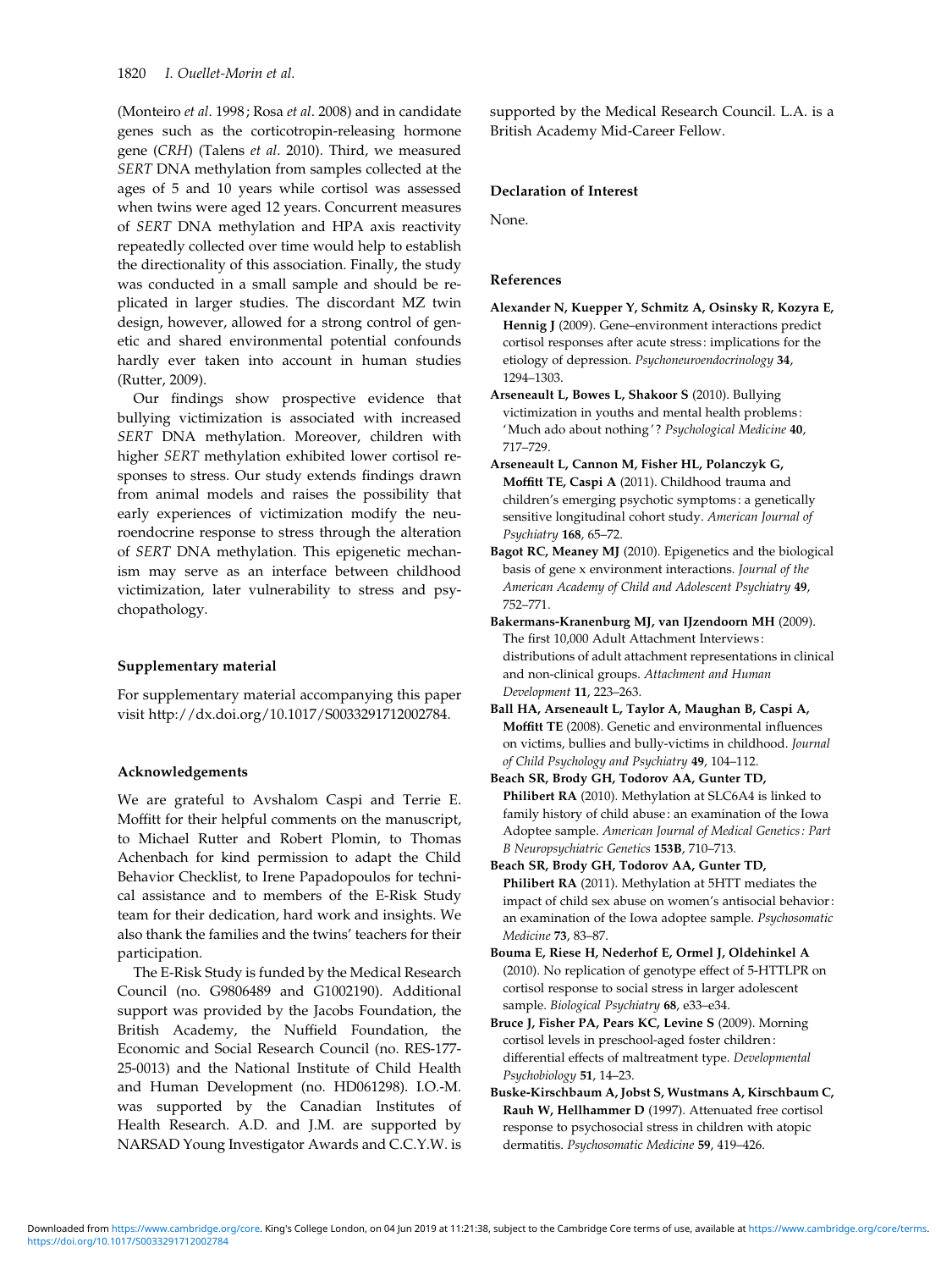Byun HM, Siegmund KD, Pan F, Weisenberger DJ, Kanel G, Laird PW, Yang AS (2009). Epigenetic profiling of somatic tissues from human autopsy specimens identifies tissue- and individual-specific DNA methylation patterns. Human Molecular Genetics 18, 4808–4817.

Canli T, Lesch KP (2007). Long story short: the serotonin transporter in emotion regulation and social cognition. Nature Neuroscience 10, 1103–1109.

Carpenter LL, Carvalho JP, Tyrka AR, Wier LM, Mello AF, Mello MF, Anderson GM, Wilkinson CW, Price LH (2007). Decreased adrenocorticotropic hormone and cortisol responses to stress in healthy adults reporting significant childhood maltreatment. Biological Psychiatry 62, 1080–1087.

Caspi A, Hariri AR, Holmes A, Uher R, Moffitt TE (2010). Genetic sensitivity to the environment : the case of the serotonin transporter gene and its implications for studying complex diseases and traits. American Journal of Psychiatry 167, 509–527.

Champagne FA (2010). Epigenetic influence of social experiences across the lifespan. Developmental Psychobiology 52, 299–311.

Cicchetti D, Rogosch FA (2001). Diverse patterns of neuroendocrine activity in maltreated children. Development and Psychopatholgy 13, 677–693.

Coolen MW, Statham AL, Gardiner-Garden M, Clark SJ (2007). Genomic profiling of CpG methylation and allelic specificity using quantitative high-throughput mass spectrometry : critical evaluation and improvements. Nucleic Acids Research 35, e119.

Devlin AM, Brain U, Austin J, Oberlander TF (2010). Prenatal exposure to maternal depressed mood and the MTHFR C677T variant affect SLC6A4 methylation in infants at birth. PLoS One 5, e12201.

Dickerson SS, Kemeny ME (2004). Acute stressors and cortisol responses : a theoretical integration and synthesis of laboratory research. Psychological Bulletin 130, 355–391.

Dozier M, Manni M, Gordon MK, Peloso E, Gunnar MR, Stovall-McClough KC, Eldreth D, Levine S (2006). Foster children's diurnal production of cortisol : an exploratory study. Child Maltreatment 11, 189–197.

Dyche G, Johnson D (1991). Development and evaluation of CHIPASAT, an attentional test for children : II test–retest reliability and practice effect for a normal sample. Perceptual and Motor Skills 72, 563–572.

Elzinga BM, Roelofs K, Tollenaar MS, Bakvis P, van Pelt J, Spinhoven P (2008). Diminished cortisol responses to psychosocial stress associated with lifetime adverse events: a study among healthy young subjects. Psychoneuroendocrinology 33, 227–237.

Essex MJ, Boyce TW, Hertzman C, Lam LL, Armstrong JM, Neumann SM, Kobor MS (2011). Epigenetic vestiges of early developmental adversity : childhood stress exposure and DNA methylation in adolescence. Child Development. Published online : 2 September 2011. doi :10.1111/j.1467- 8624.2011.01641.x.

Fairchild G, van Goozen SH, Stollery SJ, Brown J, Gardiner J, Herbert J, Goodyer IM (2008). Cortisol diurnal rhythm and stress reactivity in male adolescents with

early-onset or adolescence-onset conduct disorder. Biological Psychiatry 64, 599–606.

Feder A, Nestler EJ, Charney DS (2009). Psychobiology and molecular genetics of resilience. Nature Reviews Neuroscience 10, 446–457.

Feinberg AP (2008). Epigenetics at the epicenter of modern medicine. Journal of the American Medical Association 299, 1345–1350.

Filiberto AC, Maccani MA, Koestler D, Wilhelm-Benartzi C, Avissar-Whiting M, Banister CE, Gagne LA, Marsit CJ (2011). Birthweight is associated with DNA promoter methylation of the glucocorticoid receptor in human placenta. Epigenetics 6, 566–572.

Francis DD, Champagne FA, Liu D, Meaney MJ (1999). Maternal care, gene expression, and the development of individual differences in stress reactivity. Annals of the New York Academy of Sciences 896, 66–84.

Freeman B, Smith N, Curtis C, Huckett L, Mill J, Craig IW (2003). DNA from buccal swabs recruited by mail: evaluation of storage effects on long-term stability and suitability for multiplex polymerase chain reaction genotyping. Behavior Genetics 33, 67–72.

Fries E, Hesse J, Hellhammer J, Hellhammer DH (2005). A new view on hypocortisolism. Psychoneuroendocrinology 30, 1010–1016.

Gotlib IH, Joormann J, Minor KL, Hallmayer J (2008). HPA axis reactivity : a mechanism underlying the associations among 5-HTTLPR, stress, and depression. Biological Psychiatry 63, 847–851.

Gunnar MR, Vazquez DM (2001). Low cortisol and a flattening of expected daytime rhythm: potential indices of risk in human development. Development and Psychopathology 13, 515–538.

Hariri AR, Mattay VS, Tessitore A, Kolachana B, Fera F, Goldman D, Egan MF, Weinberger DR (2002). Serotonin transporter genetic variation and the response of the human amygdala. Science 297, 400–403.

Heijmans BT, Tobi EW, Stein AD, Putter H, Blauw GJ, Susser ES, Slagboom PE, Lumey LH (2008). Persistent epigenetic differences associated with prenatal exposure to famine in humans. Proceedings of the National Academy of Sciences USA 105, 17046–17049.

Heim C, Ehlert U, Hellhammer DH (2000). The potential role of hypocortisolism in the pathophysiology of stress-related bodily disorders. Psychoneuroendocrinology 25, 1–35.

Herman JP, Cullinan WE (1997). Neurocircuitry of stress: central control of the hypothalamo–pituitary–

adrenocortical axis. Trends in Neurosciences 20, 78–84. Illingworth R, Kerr A, Desousa D, Jorgensen H, Ellis P, Stalker J, Jackson D, Clee C, Plumb R, Rogers J, Humphray S, Cox T, Langford C, Bird A (2008). A novel CpG island set identifies tissue-specific methylation at developmental gene loci. PLoS Biology 6, e22.

Jirtle RL, Skinner MK (2007). Environmental epigenomics and disease susceptibility. Nature Reviews Genetics 8, 253–262.

Johnstone SE, Baylin SB (2010). Stress and the epigenetic landscape : a link to the pathobiology of human diseases ? Nature Reviews Genetics 11, 806–812.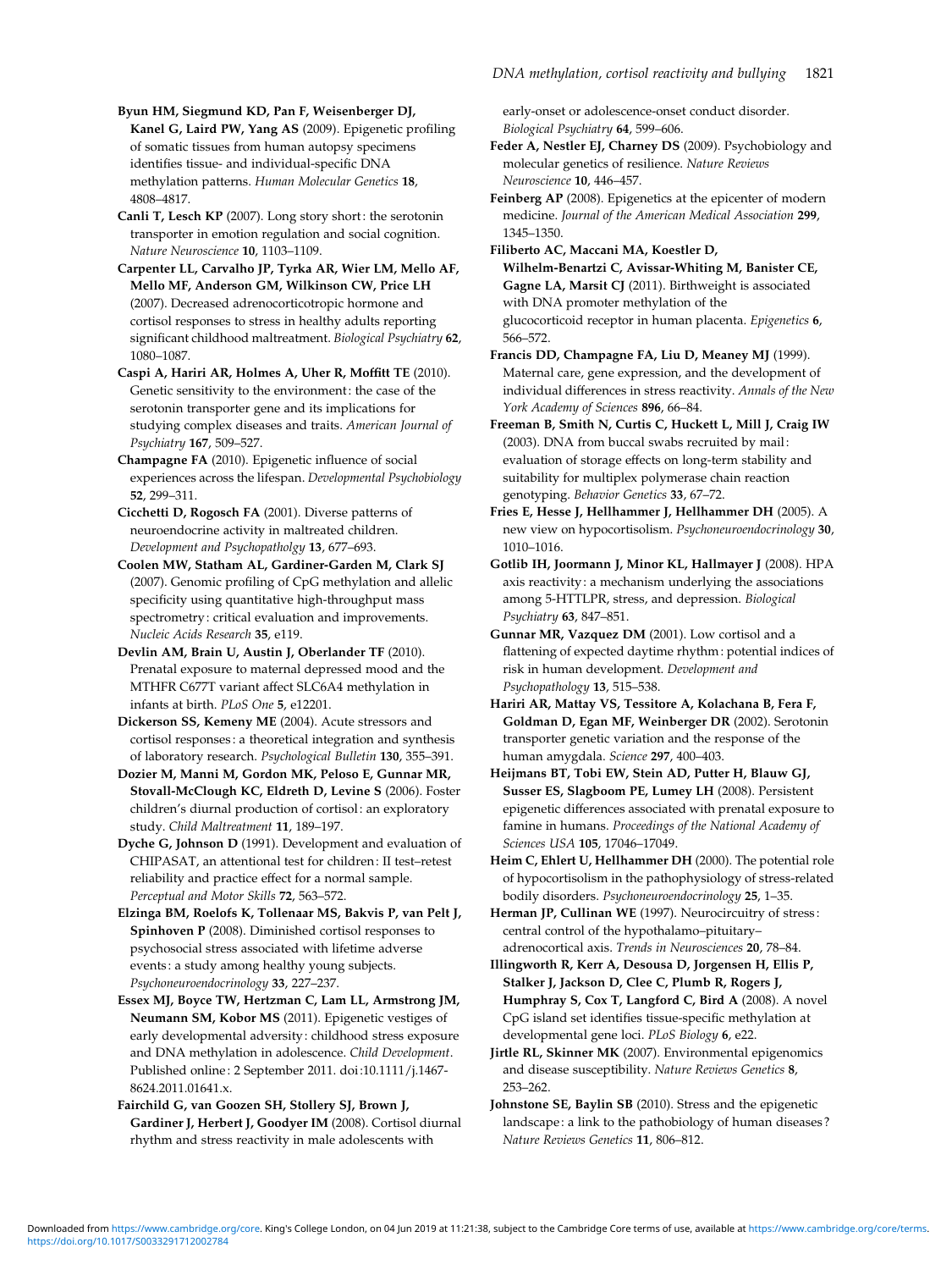Kinnally EL, Capitanio JP, Leibel R, Deng L, Leduc C, Haghighi F, Mann JJ (2010a). Epigenetic regulation of serotonin transporter expression and behavior in infant rhesus macaques. Genes, Brain and Behavior 9, 575–582.

Kinnally EL, Tarara ER, Mason WA, Mendoza SP, Abel K, Lyons LA, Capitanio JP (2010b). Serotonin transporter expression is predicted by early life stress and is associated with disinhibited behavior in infant rhesus macaques. Genes, Brain and Behavior 9, 45–52.

Lesch KP, Bengel D, Heils A, Sabol SZ, Greenberg BD, Petri S, Benjamin J, Muller CR, Hamer DH, Murphy DL (1996). Association of anxiety-related traits with a polymorphism in the serotonin transporter gene regulatory region. Science 274, 1527–1531.

Levine S (2005). Developmental determinants of sensitivity and resistance to stress. Psychoneuroendocrinology 30, 939–946.

Li Q, Wichems C, Heils A, Van De Kar LD, Lesch KP, Murphy DL (1999). Reduction of 5-hydroxytryptamine (5-  $HT)_{1A}$ -mediated temperature and neuroendocrine responses and  $5-HT<sub>1A</sub>$  binding sites in  $5-HT$  transporter knockout mice. Journal of Pharmacology and Experimental Therapeutics 291, 999–1007.

Liu D, Diorio J, Tannenbaum B, Caldji C, Francis D, Freedman A, Sharma S, Pearson D, Plotsky PM, Meaney MJ (1997). Maternal care, hippocampal glucocorticoid receptors, and hypothalamic–pituitary– adrenal responses to stress. Science 277, 1659–1662.

Lowry CA (2002). Functional subsets of serotonergic neurones : implications for control of the hypothalamic– pituitary–adrenal axis. Journal of Neuroendocrinology 14, 911–923.

Lupien SJ, McEwen BS, Gunnar MR, Heim C (2009). Effects of stress throughout the lifespan on the brain, behaviour and cognition. Nature Reviews Neuroscience 10, 434–445.

McCrory E, De Brito SA, Viding E (2010). Research review : the neurobiology and genetics of maltreatment and adversity. Journal of Child Psychology and Psychiatry 51, 1079–1095.

McGowan PO, Sasaki A, D'Alessio AC, Dymov S, Labonte B, Szyf M, Turecki G, Meaney MJ (2009). Epigenetic regulation of the glucocorticoid receptor in human brain associates with childhood abuse. Nature Reviews Neuroscience 12, 342–348.

McGowan PO, Szyf M (2010). The epigenetics of social adversity in early life: implications for mental health outcomes. Neurobiology of Disease 39, 66–72.

Meaney MJ (2010). Epigenetics and the biological definition of gene x environment interactions. Child Development 81, 41–79.

Meaney MJ, Szyf M (2005). Environmental programming of stress responses through DNA methylation : life at the interface between a dynamic environment and a fixed genome. Dialogues in Clinical Neurosciences 7, 103–123.

Meewisse ML, Reitsma JB, de Vries GJ, Gersons BP, Olff M (2007). Cortisol and post-traumatic stress disorder in adults: systematic review and meta-analysis. British Journal of Psychiatry 191, 387–392.

Mill I, Petronis A (2007). Molecular studies of major depressive disorder : the epigenetic perspective. Molecular Psychiatry 12, 799–814.

Miller GE, Chen E, Zhou ES (2007). If it goes up, must it come down ? Chronic stress and the hypothalamic– pituitary–adrenocortical axis in humans. Psychological Bulletin 133, 25–45.

Miller JM, Kinnally EL, Ogden RT, Oquendo MA, Mann JJ, Parsey RV (2009). Reported childhood abuse is associated with low serotonin transporter binding in vivo in major depressive disorder. Synapse 63, 565–573.

Moffitt TE; the E-Risk Study Team (2002). Teen-aged mothers in contemporary Britain. Journal of Child Psychology and Psychiatry 43, 727–742.

Mondelli V, Dazzan P, Hepgul N, Di Forti M, Aas M, D'Albenzio A, Di Nicola M, Fisher H, Handley R, Marques TR, Morgan C, Navari S, Taylor H, Papadopoulos A, Aitchison KJ, Murray RM, Pariante CM (2010). Abnormal cortisol levels during the day and cortisol awakening response in first-episode psychosis : the role of stress and of antipsychotic treatment. Schizophrenia Research 116, 234–242.

Monteiro J, Derom C, Vlietinck R, Kohn N, Lesser M, Gregersen PK (1998). Commitment to X inactivation precedes the twinning event in monochorionic MZ twins. American Journal of Human Genetics 63, 339–346.

Mueller A, Brocke B, Fries E, Lesch KP, Kirschbaum C (2010). The role of the serotonin transporter polymorphism for the endocrine stress response in newborns. Psychoneuroendocrinology 35, 289–296.

Murgatroyd C, Patchev AV, Wu Y, Micale V, Bockmuhl Y, Fischer D, Holsboer F, Wotjak CT, Almeida OF, Spengler D (2009). Dynamic DNA methylation programs persistent adverse effects of early-life stress. Nature Reviews Neuroscience 12, 1559–1566.

Naumova OY, Lee M, Koposov R, Szyf M, Dozier M, Grigorenko EL (2011). Differential patterns of wholegenome DNA methylation in institutionalized children and children raised by their biological parents. Development and Psychopathology 24, 143–155.

Oberlander TF, Weinberg J, Papsdorf M, Grunau R, Misri S, Devlin AM (2008). Prenatal exposure to maternal depression, neonatal methylation of human glucocorticoid receptor gene (NR3C1) and infant cortisol stress responses. Epigenetics 3, 97–106.

Ochsner KN, Gross JJ (2005). The cognitive control of emotion. Trends in Cognitive Sciences 9, 242–249.

Olsson CA, Foley DL, Parkinson-Bates M, Byrnes G, McKenzie M, Patton GC, Morley R, Anney RJ, Craig JM, Saffery R (2010). Prospects for epigenetic research within cohort studies of psychological disorder : a pilot investigation of a peripheral cell marker of epigenetic risk for depression. Biological Psychology 83, 159–165.

Ouellet-Morin I, Danese A, Bowes L, Shakoor S, Ambler A, Pariante C, Papadopoulos A, Caspi A, Moffitt TE, Arseneault L (2011a). A discordant MZ twin design shows blunted cortisol reactivity among bullied children. Journal of the American Academy of Child and Adolescent Psychiatry 50, 574–582.